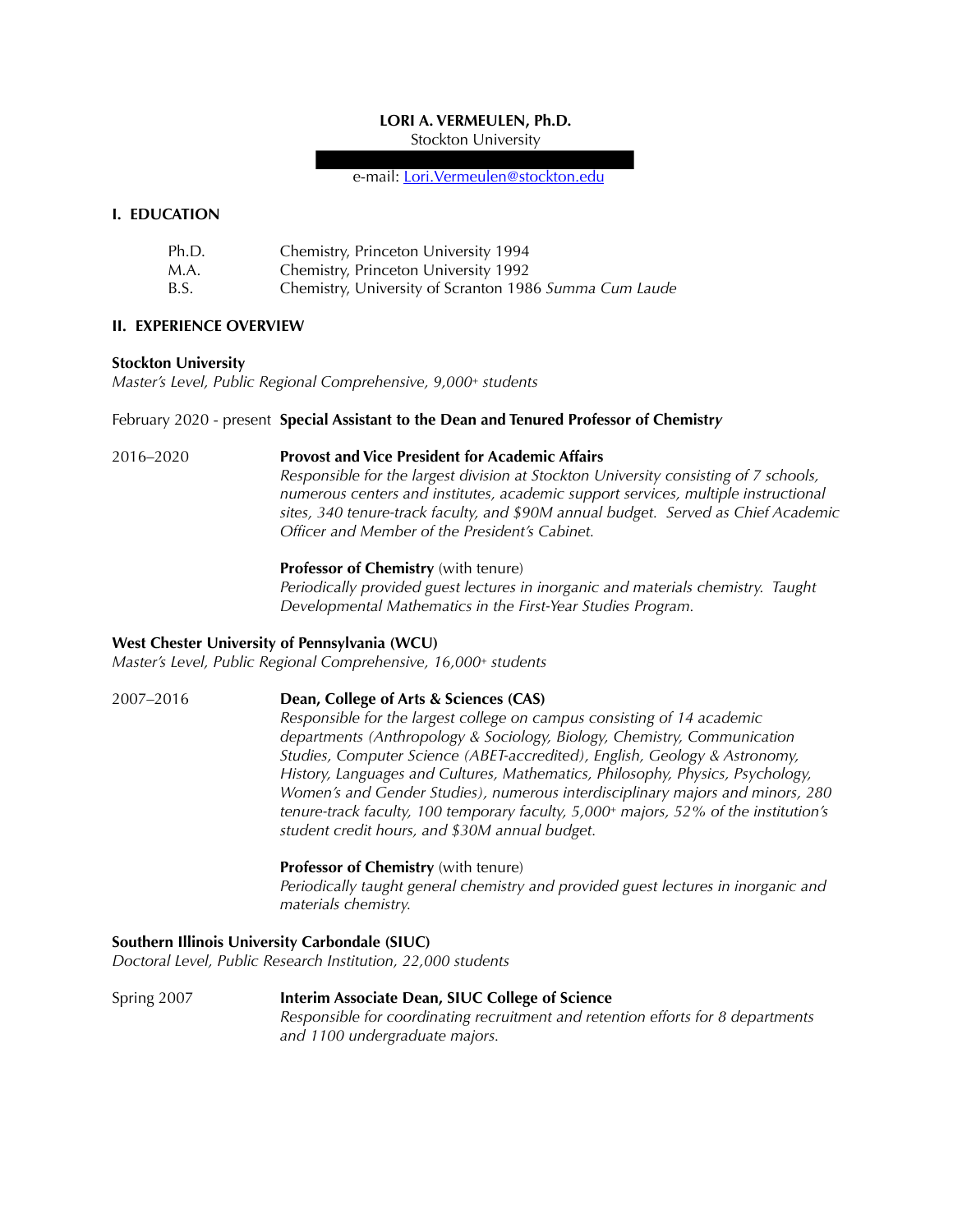| 2003-2007                    | Chair, SIUC Department of Chemistry & Biochemistry<br>Responsible for overseeing and supporting the work of 19 tenure-track faculty, 2<br>lecturers, 50 graduate students, 100 undergraduate majors, and \$500,000 annual<br>operating budget.                                                                                                                                                                                                   |
|------------------------------|--------------------------------------------------------------------------------------------------------------------------------------------------------------------------------------------------------------------------------------------------------------------------------------------------------------------------------------------------------------------------------------------------------------------------------------------------|
| 2001-2002                    | Assistant Chair, SIUC Department of Chemistry & Biochemistry, Responsible for<br>supervising support staff, overseeing budgeting and expenditures, managing the<br>teaching assistant budget (\$300K annually), and substituting for the Chair as<br>needed.                                                                                                                                                                                     |
| 2000-2007<br>1994-2000       | <b>Associate Professor</b> , SIUC Department of Chemistry & Biochemistry<br>Assistant Professor, SIUC Department of Chemistry & Biochemistry<br>Teaching at undergraduate and graduate level general and organic chemistry,<br>research in materials development for drug delivery and tissue engineering<br>applications, photochemistry. Service primarily focused on undergraduate<br>curriculum development and teaching assistant training. |
| <b>Industrial Experience</b> |                                                                                                                                                                                                                                                                                                                                                                                                                                                  |
| 1989-1990                    | Organic Chemist, Process Research, Merck, Sharpe, & Dohme Research<br>Laboratories, Rahway, NJ                                                                                                                                                                                                                                                                                                                                                   |
| $1985 - 1989$                | Analytical Chemist, Merck Chemical Manufacturing Division, Danville, PA                                                                                                                                                                                                                                                                                                                                                                          |

## **III. SELECTED RELEVANT ADMINISTRATIVE ACCOMPLISHMENTS**

*Demonstrated Commitment to Student Success and Supporting High Impact Practices* 

- Led implementation of Stockton University's new strategic plan: *Strategic Plan 2020 Choosing our Path* with Key Areas of Focus including Inclusive Student Success, Diversity and Inclusion, Teaching and Learning, Strategic Enrollment Management, Financial Sustainability, and Community, Communication, and Shared Governance.
- Co-chaired Strategic Enrollment Management Plan Council at Stockton with Chief Enrollment Management Officer, a committee consisting of 5 teams supporting student success: Academic Planning, Student Success (Retention), Research, Operations, and Marketing.
- Taught Developmental Mathematics in the First-Year Studies Program at Stockton while employing two new practices developed and supported through my leadership as Provost: Peer Mentor Teaching Assistant program and Empowerment Zone.
- Supported the continuation of an AASCU grant-funded program for Teaching Assistant Peer Mentors, engaging academically successful students as peer mentors in foundational courses.
- Supported the Empowerment Zone project, a program that trained faculty to introduce mindfulness into the classroom as a means of addressing high levels of stress and anxiety reported by students.
- Served on founding committee to establish the Council for Undergraduate Research at WCU and the Summer Undergraduate Research Initiative.
- Served as administrative leader on PASSHE grant from Council of Undergraduate Research to institutionalize undergraduate research at the PA state system level.
- Created competitive grant program for CAS faculty at WCU to apply for funds to develop study abroad and service learning opportunities.
- Created competitive grant program for CAS faculty at WCU to apply for funds for re-assigned time in order to engage in faculty-led undergraduate research.
- Increased number and level of CAS undergraduate research awards at WCU to enable more students to engage in research and to present their work.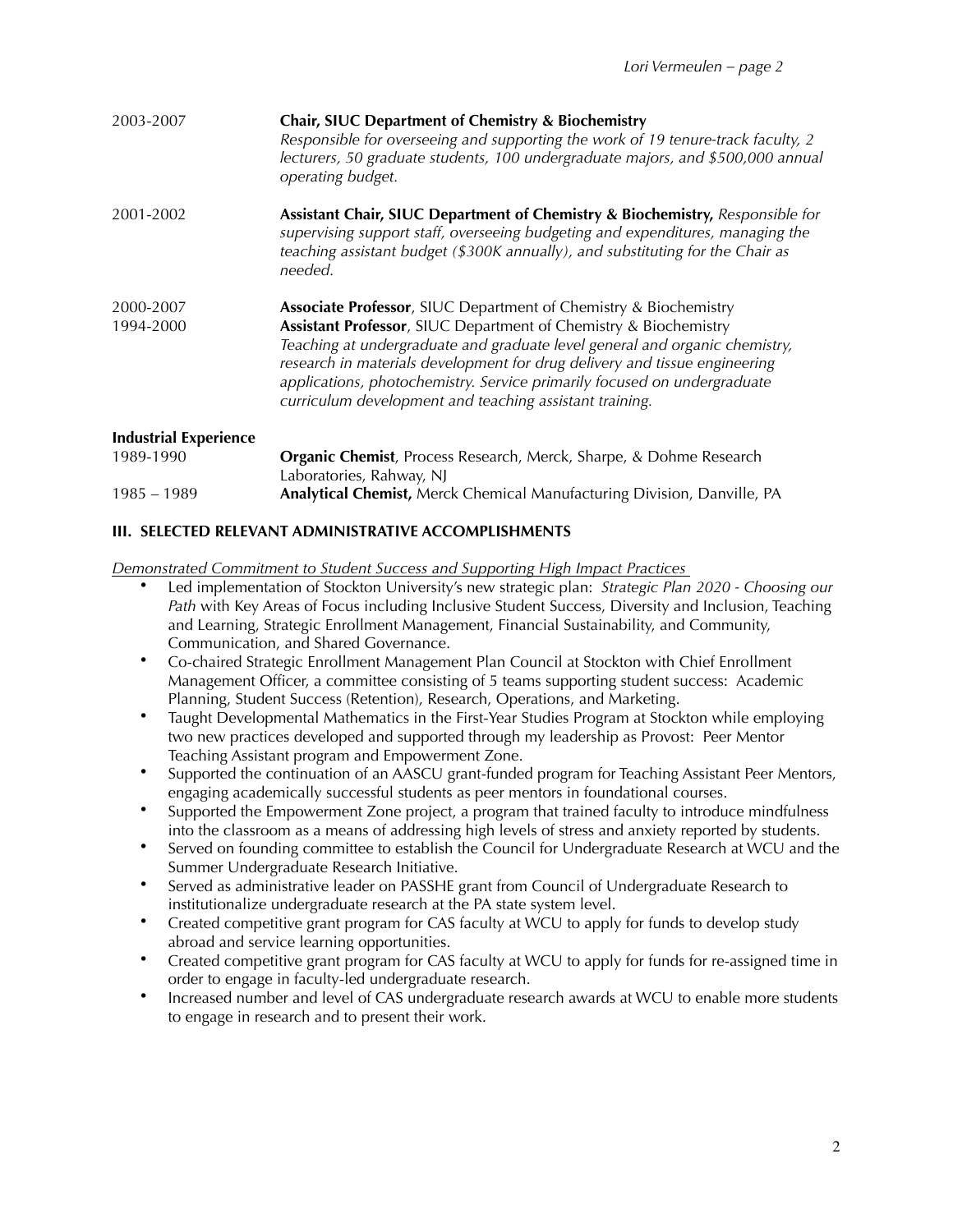# *Demonstrated Commitment to Excellence in Teaching*

- Created Curriculum Development and New Academic Program workshops to encourage and support new academic program development at Stockton.
- Served as Stockton's Liaison to the Faculty Resource Network, an organization dedicated to supporting a consortium of schools with opportunities for faculty development.
- Attended the Lilly Conference on Teaching and Learning with faculty group to prepare for teaching Developmental Mathematics.
- Created competitive grant opportunity for CAS faculty at WCU to apply for funds to develop their use of technology as a pedagogical tool.
- Created teaching assistant internship program at SIUC to provide one-on-one faculty-student mentoring opportunities for graduate students interested in teaching.
- Served as research advisor at SIUC to a diverse group of graduate and undergraduate students, including McNair scholars.
- Named Outstanding Teacher in the College of Science at SIUC.
- Nominated by SIUC undergraduate for Who's Who Among America's Teachers<br>• Awarded Miles Pickering Outstanding Teaching Award at Princeton University
- Awarded Miles Pickering Outstanding Teaching Award at Princeton University

## *Demonstrated ability to advocate for academic programs and mobilize resources*

- Developed mission and vision statement for Stockton's expansion in Atlantic City as an anchor institution, supported the development of new academic programs responsive to this vision including graduate programs in Coastal Zone Management, Civic Leadership and Community Engagement, and Cannabis Studies.
- Created process for re-allocation of faculty lines to align with enrollment growth at Stockton.
- Supported and engaged in team effort that resulted in 7-figure gifts to Stockton to support students from Atlantic City and to name the new Health Science Center.
- Hired the first CAS Director of Development at WCU, developed an infrastructure for philanthropic fundraising, engaged in hosting events and corresponding with alumni and friends, securing typically \$400,000 per year in gifts to the college.
- Secured major gift to enable the renovation of the planetarium at WCU and initiated seat and star campaigns to support its continued operations, providing a venue for enhance informal science education in the community.
- Responded to annual budget freezes and cuts both at WCU and SIUC in a manner that preserved the quality of the academic programs - *e.g.,* conducted 20 faculty searches and filled 18 positions at WCU in 2012 in spite of state appropriation cut to historic low levels.
- Successfully managed enrollment increases that yielded 35% increase in student credit hours over 7 years while maintaining quality, reputation, and retention at WCU – Kiplinger's Top 100 University.
- Tapped into under-utilized funding streams at WCU to support teaching and learning *e.g.,* mobilized \$800,000 per year for materials, supplies, and technology that support classroom teaching.
- Led academic department through significant growth period at SIUC in terms of numbers of new tenure-track faculty hires (8 positions filled in 4 years), undergraduate majors, and graduate students, identified new funding to support equipment and supplies for classroom instruction.

## *Strong and transparent leadership and communication skills*

- Led implementation of Stockton's new strategic plan: *Choosing our Path* through inclusive shared governance process.
- Served as co-Chair of Stockton's Strategic Enrollment Management Plan Council and as Chair of Academic Strategic Enrollment Action Team. Created transparent method for requesting and allocating faculty searches at Stockton. Through shared governance, created templates for annual reflection on enrollment strategies at the program level as part of program and school annual reports.
- Led development of new Academic Affairs budget model at WCU, patterned after CAS model created by me.
- Successfully communicated critical language to the WCU Strategic Plan, Building on Excellence.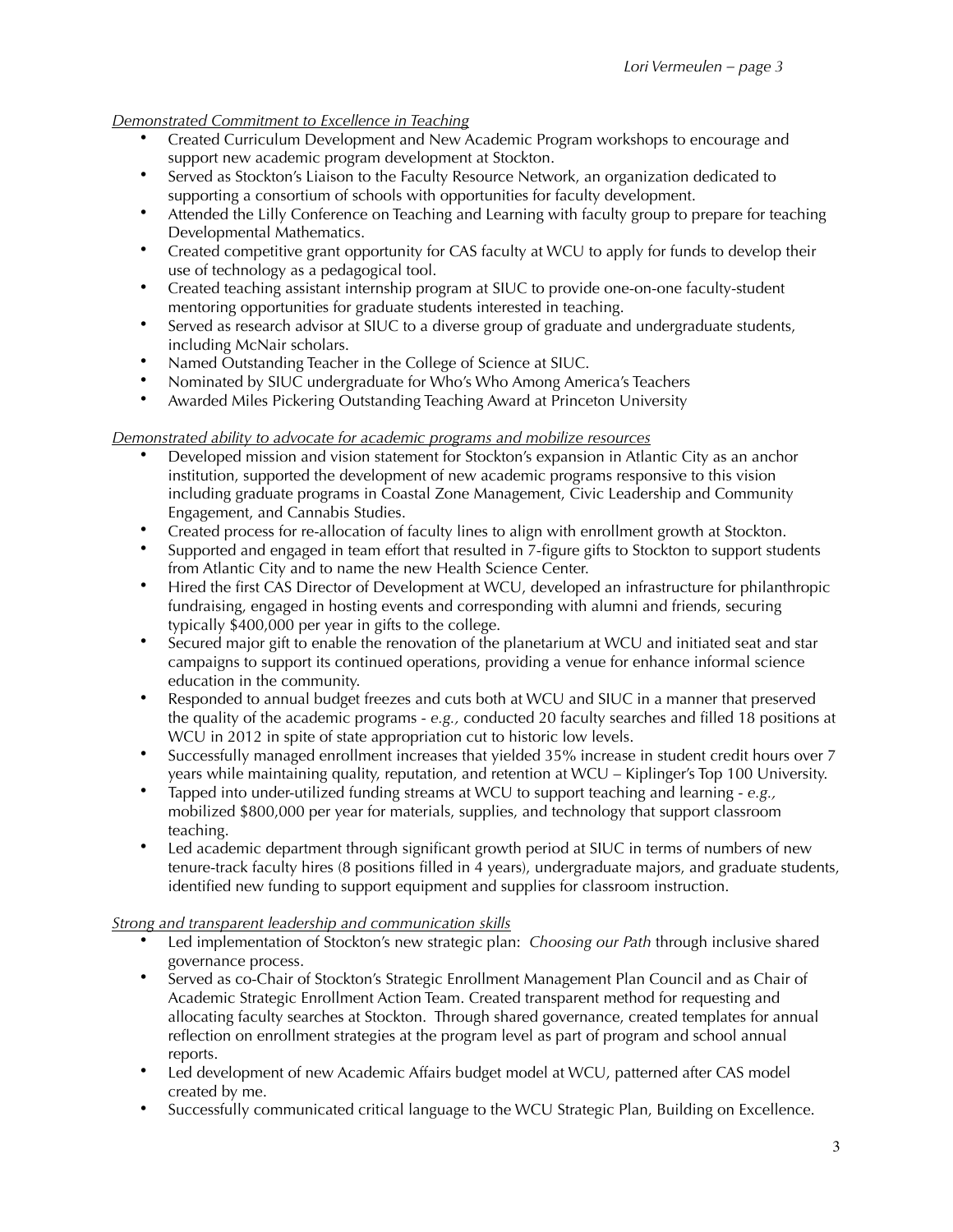- Worked collaboratively with CAS chairs at WCU to transform \$250K budget deficit to \$1.6M surplus in two years by developing a transparent resource allocation model that is based on real time data and includes incentives for activities that support college and university goals.
- Completed probationary faculty evaluations, promotion recommendations, and post-tenure evaluations for the largest college at WCU in a manner that was regarded to be fair, transparent, and consistent and empowering of faculty success.
- Developed transparent and fair service assignment model and course assignment schedule at SIUC that alleviated perceived inequities in workload assignments.

## *Demonstrated Commitment to Diversity*

- Created and supported a successful team for procuring an AACU grant to establish a Center for Truth, Racial Healing, and Transformation at Stockton.
- Created Academic Affairs Diversity Advisory Committee and Provost's grants in support of Diversity at Stockton University.
- Established Vera King Farris Fellowship, a visiting professorship to support diversity initiatives at Stockton.
- Together with the Chief Officer for Diversity and Inclusion, supported the expansion of the Search Advocate program at Stockton, a program designed to empower search committees to work in an inclusive manner free of unconscious bias.
- Created CAS Dean's Diversity Advisory Committee to develop interactive workshops for faculty and students to create space for discussion of complex diversity issues that arise in the classroom.
- Supported WCU search committees and department chairs to proactively diversify candidate pools and engage in long-term strategic planning to enhance diversity among the faculty – *e.g.,* hired first African American female in Geology and Astronomy and first African American male in Philosophy at WCU.
- Created internal grant program at WCU that funds projects to support strategic goals including diversity goals – *e.g.,* supported new partnerships with high schools having high under-represented minority enrollments.
- Selected to serve as Dean's representative on WCU Multicultural Faculty Commission.
- Significantly enhanced diversity in the faculty and graduate and undergraduate student body at SIUC by fostering an inclusive environment – *e.g.,* mentored several undergraduate and graduate students and post-docs from under-represented minority groups – hired 3 female tenure-track faculty.

## *Demonstrated ability to manage change through goal-oriented leadership*

- Led the development of Stockton's new strategic plan *Choosing our Path*, bringing faculty back to the table by leading inclusive discussions.
- Created an open transparent process for decision-making regarding academic programming at Stockton's Atlantic City campus.
- Created Academic Affairs Space Advisory Committee to manage space allocation in an environment of growing enrollment at Stockton and co-chaired Stockton's university-wide Space Advisory Committee with the Director of Facilities and Operations in a shared governance process.
- Served as Deans' representative on General Education Revisioning Committee and provided leadership in communication to campus community about general education reform.
- Engaged faculty in college-wide strategic planning at WCU, developed CAS Strategic Plan.
- Organized annual retreats with faculty at WCU to review and develop goals, action plans, and assessment of outcomes.
- Served as Dean's Representative on Provost's Academic Planning committee at WCU informed data collection, dissemination, and discussion regarding Academic Planning in the face of historical budget cuts and transition.
- Developed and funded CAS Dean's Award for Strategic Initiatives at WCU *e.g.,* competitively funded projects related to developing international collaborations, developing faculty in the area of online and hybrid teaching and learning, enhancing diversity, developing partnerships with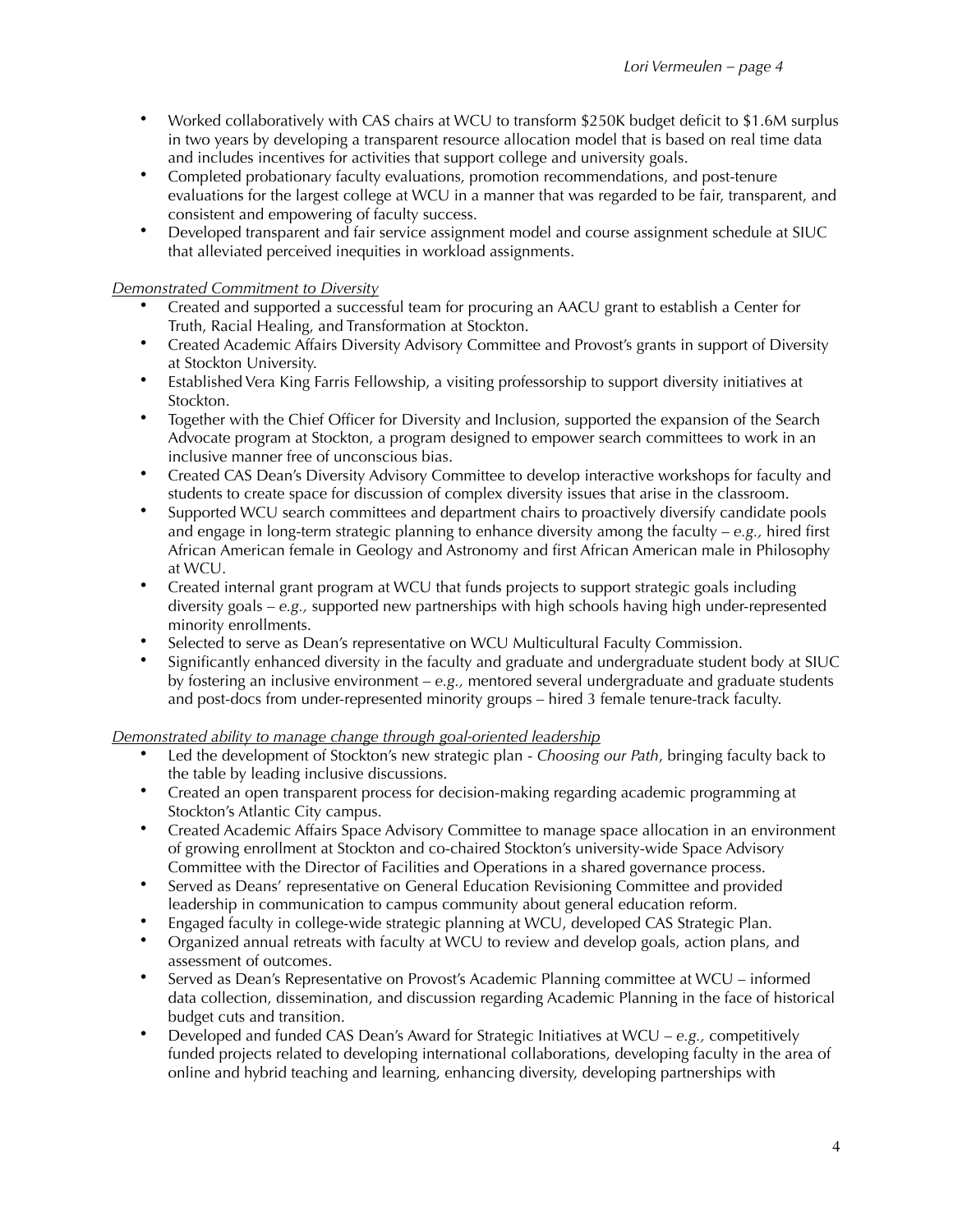community, exploring new program development, and creating/supporting high-touch, high-impact practices.

• Selected by the Chancellor to serve on campus-wide strategic planning to develop the Southern@150 Strategic Plan at SIUC.

## *Demonstrated experience in academic accreditation*

- Served on peer review team for the Middle States Commission on Higher Education.
- Received 5 commendations from Middles State Periodic Review Report at Stockton University.
- Resourced and supported the accreditation of the Forensic and Toxicological Chemistry Program by FEPAC in 2014.
- Insured appropriate assessment of student learning outcomes and "closing the loop" in CAS programs at WCU that resulted in successful reaccreditation from the Middle States Commission on Higher Education in 2011.
- Led successful attainment of ABET accreditation of the Department of Computer Science at WCU in 2010.

## *Demonstrated commitment to providing leadership to higher education*

- Presented half-day workshop on mindful leadership practices at Council of Colleges of Arts & Sciences (CCAS) annual meeting, 2016.
- Panel organizer and presenter for Mindful Leadership Practices in Higher Education at Council of Colleges of Arts & Sciences (CCAS) annual meeting, 2015.
- Selected to serve as secondary reader in book project on Dean's and Development, sponsored by Council of Colleges of Arts & Sciences (CCAS).
- Selected to serve as mentor in CCAS Dean's Peer Mentoring Program.
- Selected to serve as CCAS campus consultant to several campuses to conduct training for Department Chairs.
- Selected to chair and then co-chair 2012 Workshop for Chairs, sponsored by CCAS, in conjunction with NSF Advance grant to address issues of gender in science.
- Nominated by WCU Provost and selected to participate in American Association of State Colleges and Universities (AASCU) 2011-2012 Becoming a Provost professional development program.
- Nominated by SIUC Provost and selected to participate in 2006 Higher Education Resources (HERS) Leadership Development program for female administrators in higher education held at Bryn Mawr College.

## **IV. Selected Accomplishments in Teaching/Mentoring**

Taught a Variety of Courses at WCU, SIUC and Princeton University including General Chemistry I and II Lecture and Lab, General Chemistry for the Allied Health Professions, Topics in Materials Chemistry, Topics in Solid State Chemistry, Advanced Mechanistic Organic Chemistry

Mentor for McNair Scholars Program at SIUC

Mentor for NSF Research Experiences for Undergraduates Program at SIUC

Recipient of SIUC Outstanding Teacher in the College of Science

Nominated by SIUC student for Who's Who in America's Colleges and Universities

Recipient of Miles Pickering Distinguished Teaching Award at Princeton University

## *Master's Theses and Doctoral Dissertations directed at SIUC*

Jiabin Wang (MS 1997), Yujie Fu (MS 1997), Kui Huang (Ph.D.1999), Anna Jonhed (MS 2000), Rasheta Fateen (MS 2001), Ai Phan (Ph.D. 2007), Barnabas Gikonyo (Ph.D. 2007)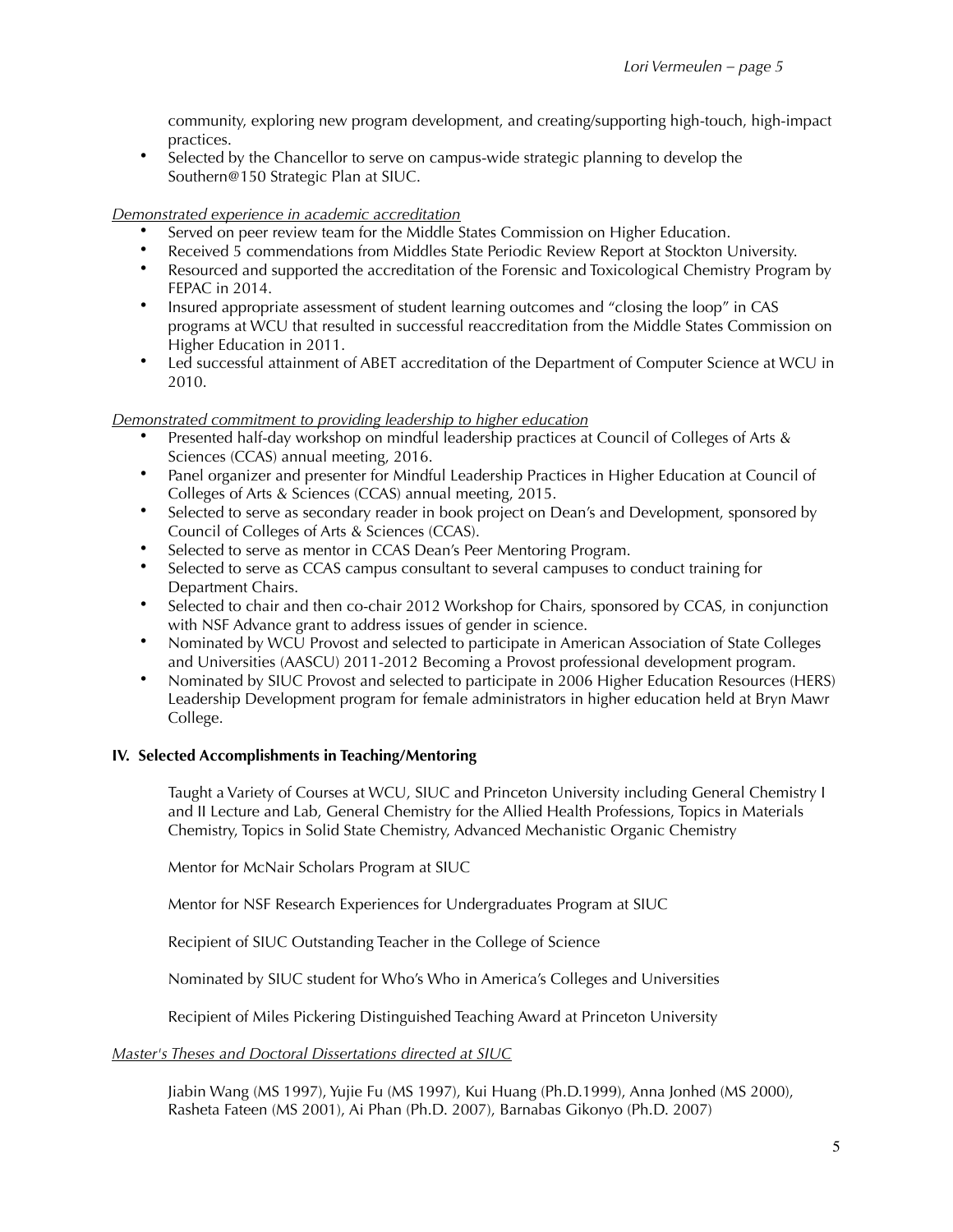## *Undergraduate Research Students Supervised at SIUC*

Monica Hansford, Travis Fisher, Rachel DeGroot, Jeffrey Weber, Paul Pietrusiak, Clint Samuel, Mark Radake, Andrew Sambor, Tarita Thompson, John Hornick, Brian Sampson, Bryan Voss, Maurice Betts, Wesley Bradbury, Ben Baptist, Jared Boulds, Sarah Burds, Charvi Patel

## **V. SELECTED SCHOLARLY ACCOMPLISHMENTS**

*Scholarly Publications (student co-authors are underlined)* 

"Ultrasound-Mediated Release of  $[Ru(bpy)_3]$ <sup>2+</sup> from a Layered Titanate Film - A Model for Controlled Drug Release from Layered Metal Oxide Films, Tolulope O. Salami and Lori A. Vermeulen\*, *J. Mater. Chem.,* **2006,** *16*, 2781-2784.

"Single Crystal Structure Determination of a New Zirconium N-Ethylpyridinium Phosphonate: Zr(O<sub>3</sub>PCH<sub>2</sub>CH<sub>2</sub>NC<sub>5</sub>H<sub>5</sub>)(F·)<sub>3</sub>″, Lori A Vermeulen, <u>Rasheta Z. Fateen</u> and Paul D. Robinson, *Inorganic Chemistry* **2002**, *41*, 2310-2312.

"A zwitterionic viologen disulfonate-hydroquinone charge-transfer crystal: 2,2'-(4,4' bipyridinium-1,1'-diyl)di(ethanesulfonate)-hydroquinone(1/2)", Paul D. Robinson, Kevin R. Smith, and Lori A. Vermeulen, *Acta. Crystal. C* **2002**, *C58* o632-o634*.*

"Electrosynthesis of new polysilynes: poly(methylsilyne) and poly(cyclohexylsilyne-*co*methylsilyne)", Lori A. Vermeulen\* and Kui Huang, *Polymer* **2000**, *41*, 441 - 444.

"Reactivity of a new zirconium phosphonate phase  $(\text{Zr}_2(\text{O}_3P\text{-CH}_2\text{CH}_2\text{-bipyridinium-CH}_2\text{CH}_2\text{-}$ 

PO<sub>3</sub>)X<sub>6</sub><sup>•</sup>2H<sub>2</sub>O toward organic and inorganic monophosphonates, Lori A. Vermeulen\* and <u>Scott J.</u> Burgmeyer, *J. of Solid State Chemistry* **1999**, *147*, 520 - 526.

"Electrochemical polymerization of alkyltrichlorosilane monomers to form branched Si backbone polymers", Lori A. Vermeulen\* Kevin Smith, and Jiabin Wang, *Electrochimica Acta* **1999**, 45, 1007-1014.

"First Electrochemical Synthesis of Network Silane and Silane-Germane Copolymers  $(C_6H_{11})Si$ <sub>X</sub> $(C_6H_5Si)$ <sub>V</sub> and  $(C_6H_{11}Si)$ <sub>X</sub> $(C_6H_5Ge)$ <sub>V</sub>", <u>Kui Huan</u>g and Lori A. Vermeulen<sup>\*</sup>, *J. Chem. Soc., Chem. Comm.* **1998**, 247-248.

"Layered Metal Phosphonates as Potential Materials for the Design and Construction of Molecular Photosynthetic Systems", Lori A. Vermeulen, invited contribution, *Progress in Inorganic Chemistry, Vol. 44, Molecular Level Artificial Photosynthetic Materials,* G. Meyer, ed., **1997**, John Wiley & Sons, 143 - 166.

"A Zwitterionic Viologen: 1,1' bis(sulfonatoethyl)-4,4'bipyridinium", Lori A.Vermeulen\* and Paul D. Robinson\*, *Acta. Cryst.C.* **1996**, *C52*, 984.

"A New Class of Microporous Materials: Porous Metal Phosphonate Thin Films", Lori A. Vermeulen\*, J. Pattanayak, Travis Fisher, Monica Hansford, and Scott J. Burgmeyer, *Materials Research Society Symposium Proceedings, Volume 431, Microporous and Macroporous Materials* **1996**, 271 - 276.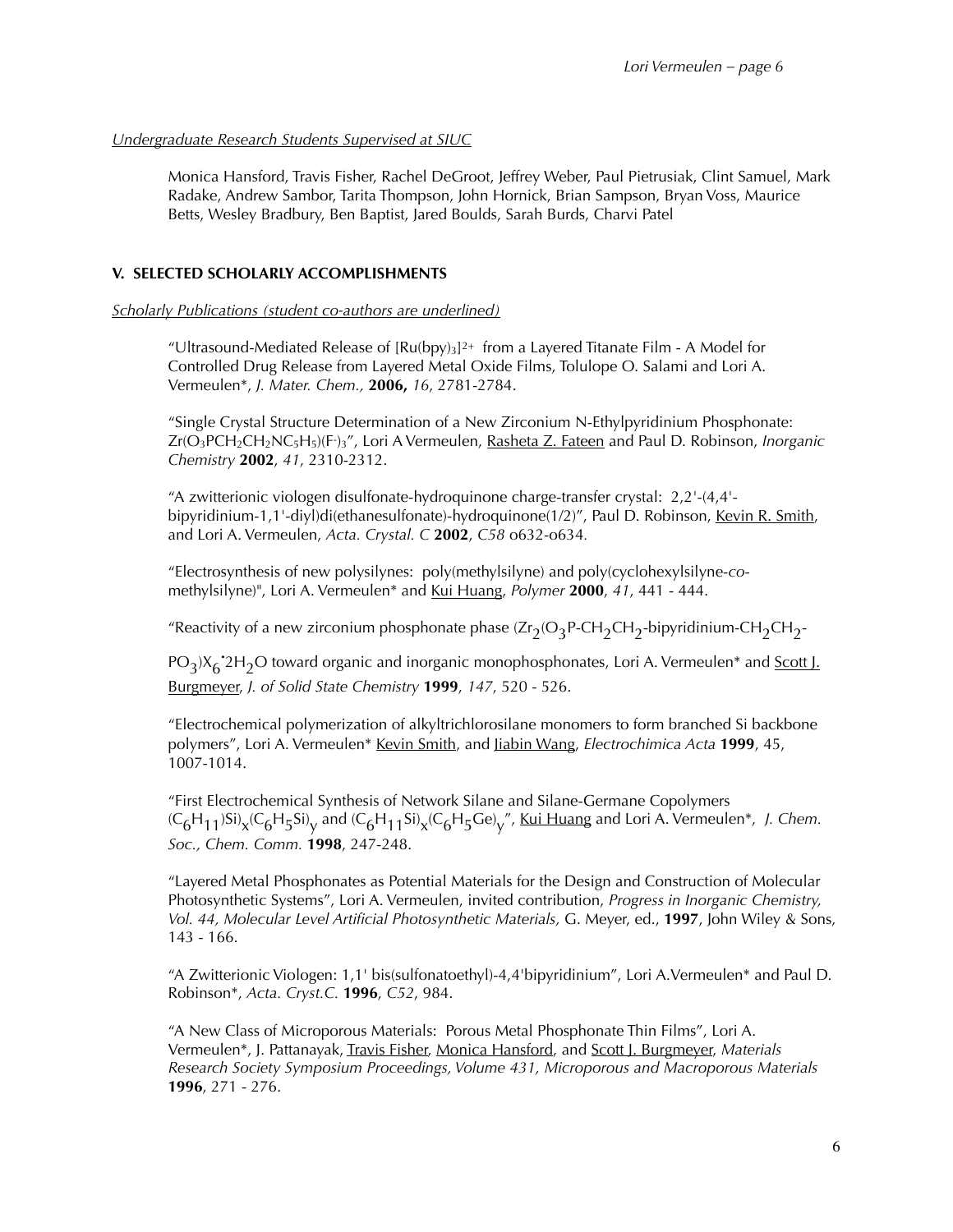"A Molecular Battery that May Store Solar Energy", invited contribution, *1995 McGraw-Hill Yearbook of Science and Technology*, 280-283, **1995**.

"Synthesis and Photochemical Properties of Porous Zirconium Phosphonate Viologen Compounds", Lori A. Vermeulen and Mark E. Thompson\* *Chemistry of Materials*, **1994**, *6,* 77-81.

"Structure of a Novel Layered Zirconium Phosphonate Compound:  $Zr_2(O_3PCH_2CH_2$ -bipyridinium-

 $\text{CH}_2\text{CH}_2\text{PO}_3$ ) $\text{F}_6$ ʻ2 $\text{H}_2\text{O}$ ″, Dom Poojary, Lori A. Vermeulen, Edward Vicenzi, Abraham Clearfield\*, and Mark E. Thompson\*, *Chemistry of Materials* **1994**, *6,* 1845-1849.

"Effect of Dietary Polysorbate 80 on the Serum Concentraion of Calcium and Magnesium in the Rat", Charles. J. Thoman\*, Lori. A. Vermeulen, Adam M. Coffee, and Ronald J. DeSanto *Journal of Agricultural and Food Biochemistry,* **1993**, *41,* 714-715.

 "Efficient Photoinduced Charge Separation in Layered Viologen Phosphonate Compounds", Lori A. Vermeulen, Jonathon L. Snover, Linda S. Sapochak, and Mark E. Thompson\*, *J. Am. Chem. Soc.*, **1993**, *115,* 11767-11774.

"Stable Photoinduced Charge Separation in Layered Viologen Compounds", Lori A. Vermeulen and Mark E. Thompson\*, *Nature*, **1992**, *358*, 656-658.

#### *Patents*

 "Electron Acceptor Compositions on Polymer Templates and the Catalytic Production of Hydrogen Peroxide", Mark E. Thompson, Jonathon L. Snover, Vijay Joshi, and Lori A. Vermeulen, *European Patent No. 95944612.1-2111* issued February 26, 1998.

 "Catalytic Production of Hydrogen Peroxide", Mark E. Thompson, Jonathan L. Snover, Vijay Joshi, and Lori A. Vermeulen, *U. S. Patent No. 5,480,629*, issued January 2, 1996.

 "Electron Acceptor Compositions Technical Field", Mark E. Thompson, Jonathon L. Snover, and Lori A. Vermeulen, *U. S. Patent No. 5,500,297,* issued March 19, 1996.

## *Selected Conference Papers (selected from over 80 invited and contributed papers, student co-authors are underlined)*

"New Models for Providing Support to Transfer Students." Vermeulen, Lori and Gonsalves, Sonia. Paper presented at the Academic Affairs Winter Meeting of the American Association of State Colleges and Universities, San Diego, CA. February 2017.

"Finding the Space for Real Happiness." Vermeulen, Lori. Workshop facilitated at the Spring Meeting of the New Jersey Chapter of the College and University Professional Association of Human Resources, Galloway, NJ. April 2017.

"Distributed Leadership: An Effective Practice when Practiced Effectively", L.A. Vermeulen, L.A. Rieser-Danner, and J. Bacon, 31st Academic Chairpersons Conference, February 2016, Charleston, SC.

"Mindful Leadership Practices for Deans", L.A. Vermeulen, V. Shields, and D. Guerrero, 50th Annual Meeting of the Council of Colleges of Arts & Sciences (CCAS), November 2015, Washington, D.C.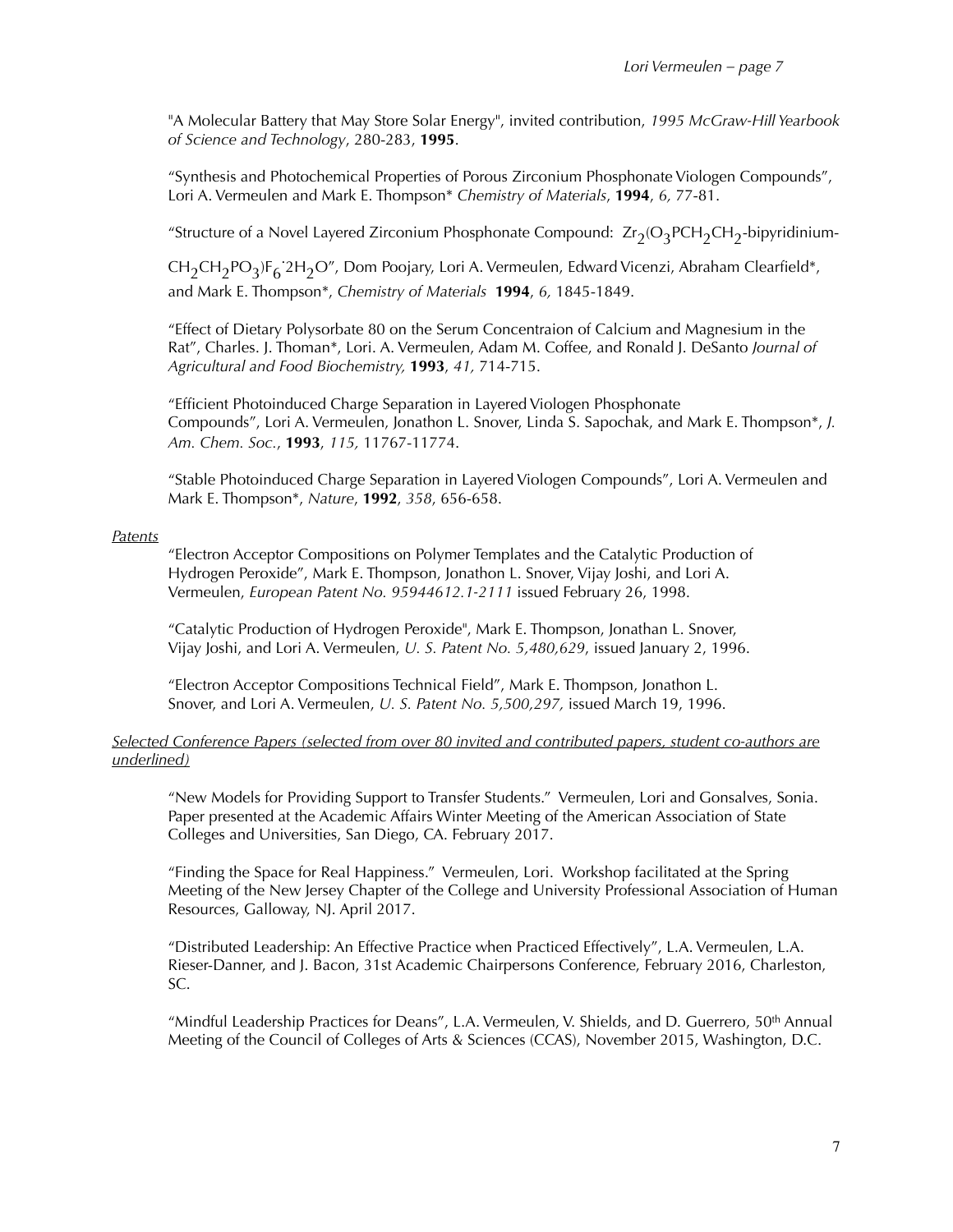"Using the CCAS Standards of Practice to Support Improvement Initiatives", A.M. McCartan, T. Johnson, P. Mosto, and L.A. Vermeulen, Centennial Annual Meeting of the Association of American Colleges and Universities (AACU), January 2015, Washington, D.C.

"Resource Planning and Institutional Culture", A. Harris, P. McAllister, and L.A. Vermeulen, 49<sup>th</sup> Annual Meeting of the Council of Colleges of Arts & Sciences (CCAS), November 2014, San Antonio, TX.

"CCAS Standards of Practice: Who is doing what and what isn't getting done?", K.M. Long, L.A. Vermeulen, and H. Yoon, 49th Annual Meeting of the Council of Colleges of Arts & Sciences (CCAS), November 2014, San Antonio, TX.

"Undergraduate Research: A Pathway for Trans-national Understanding and the Exchange of Knowledge", M. Patrick, K. Witmer, and L.A. Vermeulen, III International Higher Education Conference, Knowledge Crossing Borders, October 2014, Heredia, Costa Rica.

"Investigation of Silicon Backbone Polymers for Nerve Fiber Growth", Lori Vermeulen, Kevin Smith, and Barnabas Gikonyo, 2003 U.S.-Taiwan International Nanotechnology Workshop, November 10-11, 2003, Tainan, Taiwan.

"Charge-Transfer Crystal Assembled from Zwitterionic Viologen and Electron-Rich Pi Donors", Kevin Smith, Paul Robinson, and Lori A. Vermeulen,  $33<sup>rd</sup>$  Central/33<sup>rd</sup> Great Lakes Joint Regional Meeting of the American Chemical Society, June 11 - 13, 2001, Grand Rapids, MI

"Electrochemical Synthesis and Fluorescence Quenching Studies of Si-backbone Polymers: Soluble Molecular Analogues to Nanocrystalline Si", Lori A. Vermeulen, NSF Materials Chemistry Workshop, October 14 - 17, 1999, Minneapolis, Minnesota

"Electrochemical Synthesis of Polymers with Inorganic Backbones", Lori A. Vermeulen, Gordon Research Conference on Electrochemistry, January 1998, Ventura, CA

"Phosphonate Exchange: A New Approach to the Preparation of Porous Films?", J. Pattanayak,  $S_{1}$ . Burgmeyer, T. Fisher, and Lori A.Vermeulen, NSF Materials Chemistry Workshop, October 1995, San Jose, CA

## *Selected Competitive Grants Funded (selected from \$1.8M in competitive grants funded)*

"NSF Research Experiences for Undergraduates (REU) Site for Interdisciplinary Materials Research", 2006, PI-Dyer, CoPI-Goodson, Senior Personnel Aouadi, Calbi, Dave, Gao, Ge, Kinsel, Koc, Kohli, McCarroll, Stadler, Tolley, Vermeulen, Wang, Yen, Zang, \$228,000

"Acquisition of a 300 MHz Solid State NMR Probe", National Science Foundation, 2006, PI-Dyer, CoPI –Vermeulen, Gao, Goodson, Zang, Senior Personnel – Kohli, Stevens, McCarroll, \$165,864

 "Acquisition of an Electron Microscope with Digital Camera and Ultramicrotomes", National Science Foundation, 2005, co-P.I. with John Bozzola and Karen Renzaglia, \$548,067

"Purchase of a 400 MHz NMR Spectrometer", National Science Foundation, 2004, PI-Dyer, CoPI – Vermeulen, Goodson, Gao; \$256,841

"Mixed-Metal Polymers: An Investigation of Synthetic Strategies and Optical Properties for Group IV Metal Co-Polymers", Petroleum Research Fund, 2003. \$80,000 "New Materials for Ultrasound-Mediated Drug Delivery", American Cancer Society, 2003, \$59,841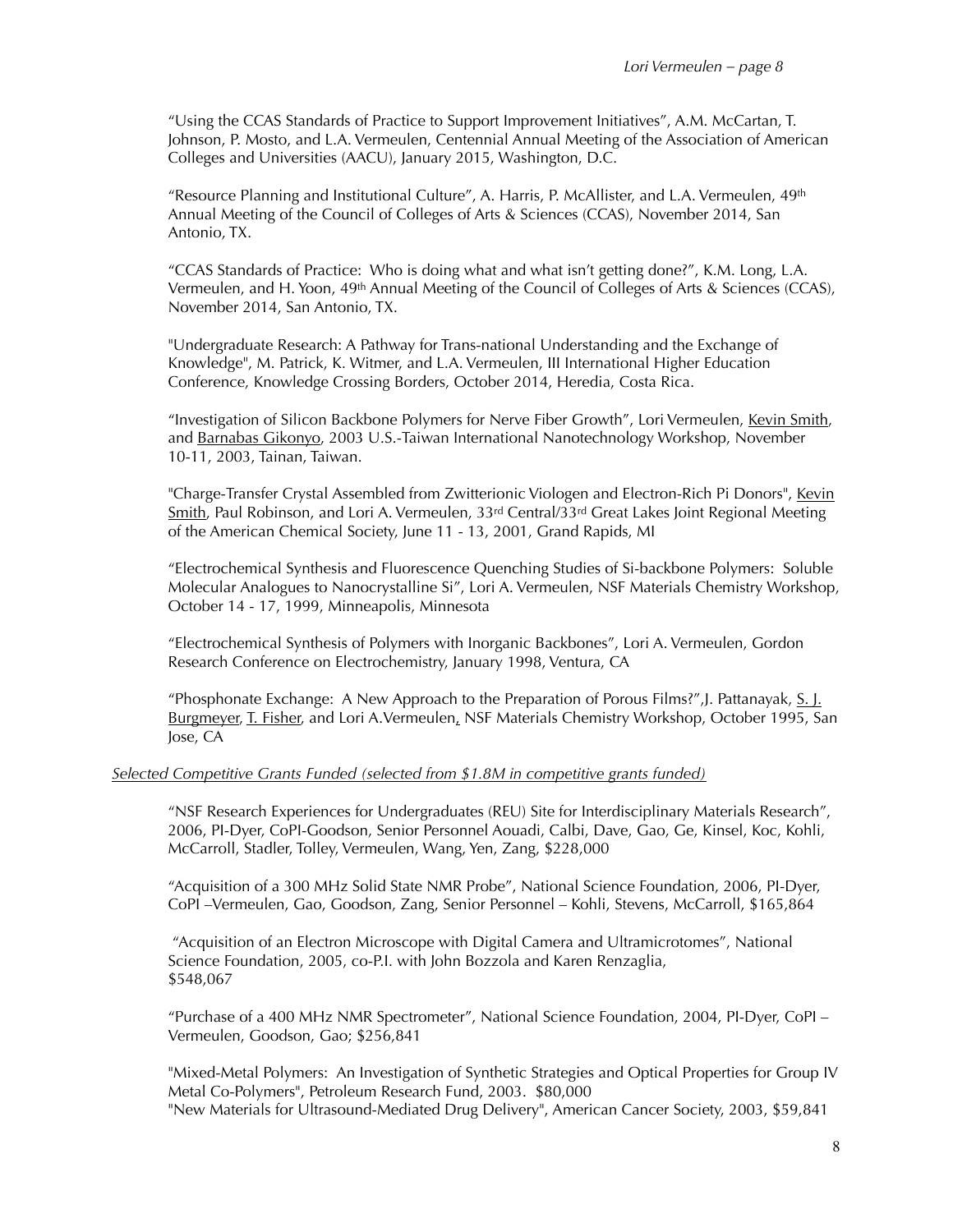"Development of Smart Materials and Devices Through Nanotechnology", co-P.I. with Bakul Dave, Shaowei Chen, Dan Dyer, John Greene, and Max Yen, Technology Challenge Grant Program, State of Illinois, Dept. of Commerce and Community Affairs, Bureau of Technology and Industrial Competitiveness", 2001, \$157,000

"Design and Synthesis of Novel Solids with Controlled Porosity", Petroleum Research Fund, Type AC, 1998, \$60,000

"Electron Transfer in Zirconium Phosphonate Materials", American Chemical Society-Petroleum Research Fund (ACS-PRF), 1995, \$20,000

"The Synthesis, Characterization, and Photoluminescent Properties of New Polysilane and Polygermane Materials", Oak Ridge Associated Universities Junior Faculty Enhancement Award Program, 1995. \$5,000

"Electronic Properties of New Supramolecular Materials", National Science Foundation Research Planning Grant for Women Scientists and Engineers, 1995, \$18,000

#### **VI. UNIVERSITY AND DEPARTMENT SERVICE**

#### **West Chester University**

Dean's Representative on Enrollment Management Committee 2014 Dean's Representative on WCU Administrative Budget Committee 2011-2014 Dean's Representative on WCU Academic Planning Committee 2011-2014 Dean's Representative at WCU Meet and Discuss – monthly meeting with local faculty union representatives 2008-2010 Dean's Representative on WCU Multicultural Faculty Commission 2009-2012 Dean's Representative on WCU Faculty Development Committee 2007-2011 Dean's Representative on WCU Student Success and Retention Committee 2007-2010

## **Southern Illinois University Carbondale**

*College/University:* 

Elected Representative to SIUC Faculty Senate Outstanding Teacher in the College of Science Search Committee member SIUC Affirmative Action Advisory Committee member College of Science Undergraduate Curriculum Committee member and/or Chair Southern at 150 Chancellor's Planning Committee member Health Professionals Advisory Committee member Committee for the Development of Graduate Student Teaching Excellence member

#### *Department:*

Faculty Advisor of the Student Affiliates of the American Chemical Society Member and/or Chair of numerous Faculty Search Committees Undergraduate Student Awards Committee member and/or Chair Renovation Committee member Graduate Admissions Committee member and/or Chair Director of Undergraduate Studies and Teaching Assistants Undergraduate Curriculum Committee Chair Strategic Planning Committee Chair, Tenure and Promotion Committee member

#### **VII. PROFESSIONAL SERVICE**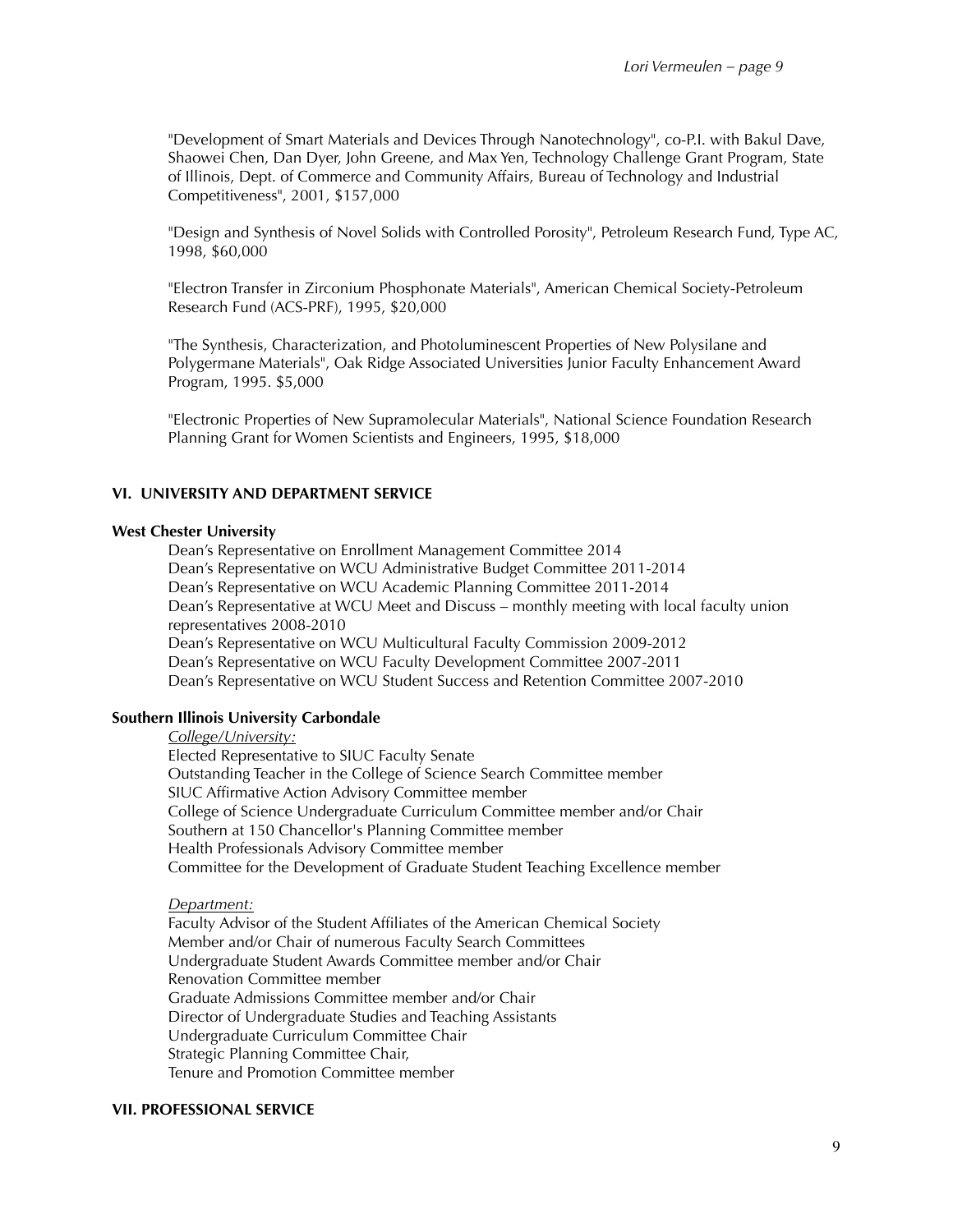Member of American Association of University Women Member of Council of Colleges of Arts and Sciences (CCAS) - selected Chair and co-Chair of CCAS sponsored Workshop for Chairs 2012 Member of American Council of Academic Deans (ACAD) Selected Panel Participant, Academic Leaders Conference, sponsored by PA State System of Higher Education 2012

Serves as a reviewer for a variety of federal funding agencies including the National Science Foundation, the Petroleum Research Fund, Research Corporation, and the U.S. Civilian Research & Development Foundation

Serves as a reviewer for peer-reviewed journals including *Journal of the American Chemical Society, Inorganic Chemistry*, *Langmuir*, *Chemistry of Materials*, *Polymer, Journal of Materials Chemistry*, and *Journal of Solid State Chemistry.*

Organized or chaired meetings or symposia:

Conference Chair, Midwest Organic Solid State Chemistry Symposium XV, June 2004, Touch of Nature, Carbondale, IL

Session Chair, 33rd Central/33rd Great Lakes Joint Regional Meeting of the American Chemical Society, June 11 - 13, 2001, Grand Rapids, MI, special session entitled "Supramolecular Materials"

"Materials in the Heartland", Second Annual Southern Illinois Materials Chemistry Conference, Touch of Nature, Carbondale, IL, October 21- October 24, 1999

Materials Chemistry Symposium, Southern Illinois University at Carbondale, Carbondale, IL, January 16, 1998

"Materials in the Heartland", First Annual Southern Illinois Materials Chemistry Conference, Touch of Nature, Carbondale, IL, October 29 - Nov. 1, 1998

Session Chair, 47th Southeat-51st Southwest Regional ACS Meeting, Inorganic Materials and Precursors, Memphis, TN, 1995

## **VIII. COMMUNITY SERVICE**

Member of Atlantic County Advisory Commission on Women

Pottstown Ministerial Alliance – serves at homeless shelter several times per year

- Expanding Your Horizons Workshop Leader "Chemistry and Candy Paper Chromatography of Food Dyes" *The Expanding Your Horizons Workshop is a one-day workshop for junior high school girls designed to spark their interest in science.*
- Illinois Junior Science and Humanities Symposium Workshop Leader, Mentor, and Judge *The Illinois Junior Science and Humanities Symposium is a program designed to involve high school students in university research.*

Science Fair Judge

#### **IX. PERSONAL INTERESTS AND HOBBIES**